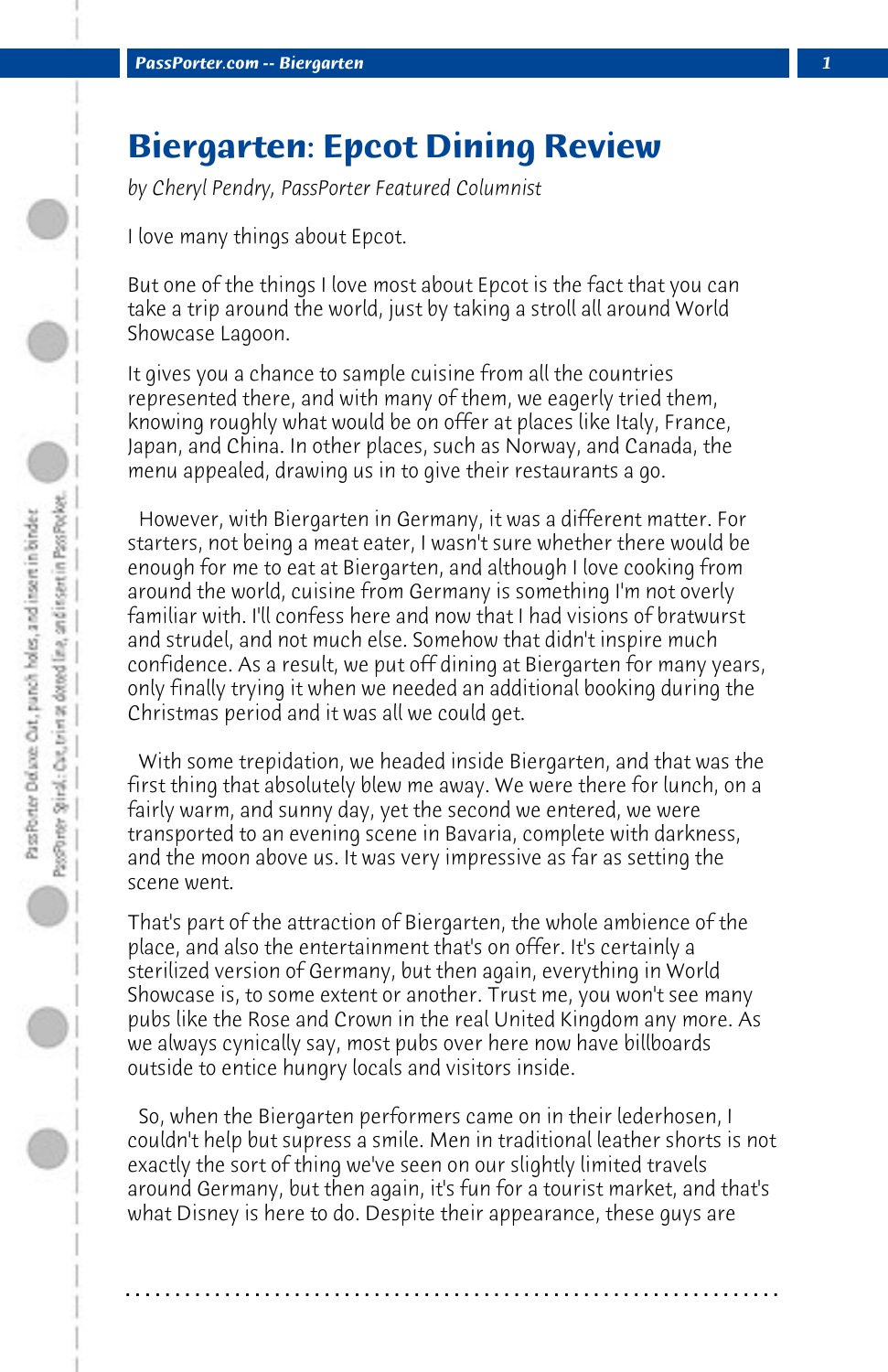excellent, with a wonderful repertoire of different instruments. My personal favorite, and I'm sure it's got something to do with the fact I love cows, was the guy who played the cow bells. As well as being a superb sound, the speed at which he had to move from one to the next was absolutely enthralling to watch. This certainly would be a much poorer place without the entertainment.

 Your party will be seated together with others at Biergarten, unless you happen to be a large enough group to fill the tables on your own. Usually the tables seat eight people, and part of the enjoyment of a meal at Biergarten is those that you're seated with. The only downside with this place is that it can get quite loud, making conversation from one end of the table to the other quite tough at times.

 So what about the most important aspect of any restaurant, the food? Well, despite my initial nervousness about finding enough non-meat items, there's still plenty on offer. As well as Biergarten's hot buffet items, there's also a selection of cold items, and I found lots to enjoy on this section. For example, I could have cucumber-dill salad, tomato salad with fresh basil, warm German potato salad, macaroni salad, and Bavarian cabbage salad. For those who do eat meat, you can add in the Bavarian sausage salad, and staying with the sausage theme, the sausage selection with sliced ham bologna, Lanjager, which is semi-dried, and ring bologna.

 Soups change with the season, but when we visited, there were two on offer, one for meat eaters, and one for vegetarians at Biergarten. Moving on to the hot buffet, this was dominated much more by meat offerings, but with one fish, and one vegetarian option, which was plenty to keep me happy. Some of the meat items available include rotisserie chicken flavored with rosemary and thyme, sausage platter, pork shank gratin with fried onions, breaded pork schnitzel Vienna-style, and Munich's famous white veal sausages with sweet mustard and pretzel rolls. Dinner adds on a few more options, including marinated pot roast, and braised beef roulades.

 But for me, the real attraction here at Biergarten is the desserts. I was very pleasantly surprised to find that I could enjoy so much of it, given I have an allergy to tree fruit, such as apples, peaches, and pears. I did think that many of the German desserts would involve these ingredients, but although there was freshly baked apple strudel with vanilla sauce as you'd expect, there were lots of other options. Items regularly on the menu include Bavarian cheesecake, vanilla pudding with chocolate chips, and Black Forest cake.

 There is another attraction here as well. We deliberately invited a

**. . . . . . . . . . . . . . . . . . . . . . . . . . . . . . . . . . . . . . . . . . . . . . . . . . . . . . . . . . . . . . . . . .**